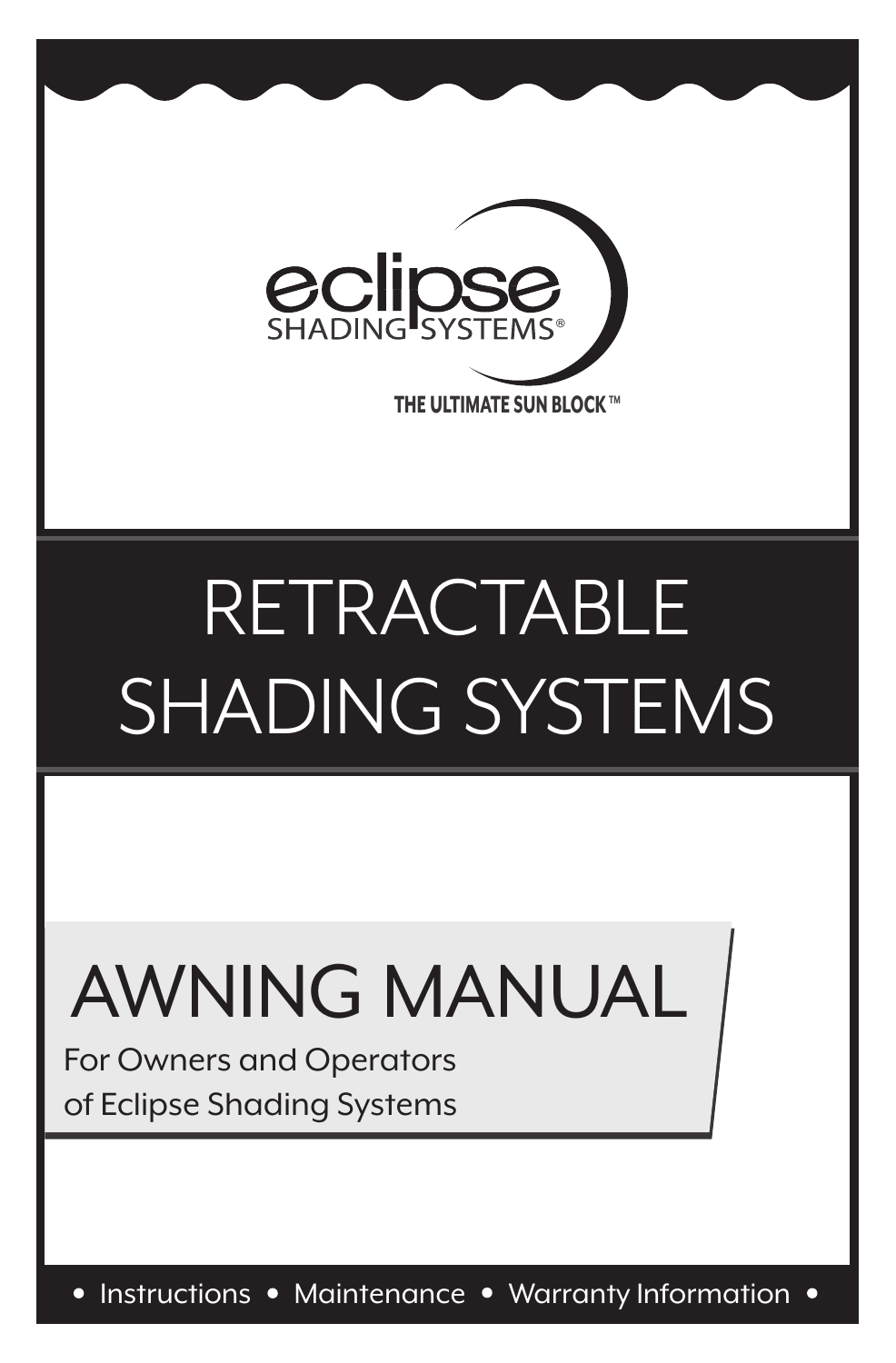## I. IMPORTANT SAFETY GUIDELINES

- Your retractable awning is designed exclusively for sun protection and should not be used during extreme weather conditions such as high winds or heavy, driving rain.
- Please do not leave your extended/open awning unattended as weather conditions can change quickly, potentially causing damage to the awning.
- Use of a wind or rain sensor does not protect your awning from sudden wind gusts or rain. Damages caused by wind or water retention, even with these sensors properly installed, are not covered under the warranty.
- Never allow snow or rain to create a weight load on your open awning. Damages caused by a rain accumulation or snow load are not covered under the warranty.
- Never barbecue or have an open flame under your open awning. Excessive heat can cause discoloring or damage to your fabric.
- Do not allow debris to be rolled up when retracting your awning. The fabric can be stained or punctured by debris.
- Clean your awning regularly following the instructions for cleaning and care. Never use a power washer, metal bristle brush or heat.
- Remove your valance during the winter months to avoid fraying caused by wind, ice or snow. SEE WINTER CARE ON PAGE 5

## *AND ENJOY YOUR INVESTMENT FOR MANY YEARS!*

## II. OPERATING YOUR NEW ECLIPSE AWNING

## *A. With a Gear & Hand Crank Drive*

Insert the hand crank through the eye of the gear. With very little downward pressure and with the hand crank at approximately the same angle as the gear eye, unwind the awning to its full pro-jection. The arms on the awning should not be forced into a locked position - when the fabric begins to sag. Full projection is achieved when a gap is visible at the casting of arm elbows.

Be careful not to over extend your awning as this will cause the fabric to "back roll" (see picture at right). The fabric will roll off of the roller tube from the under side and possibly cause damage to your awning.



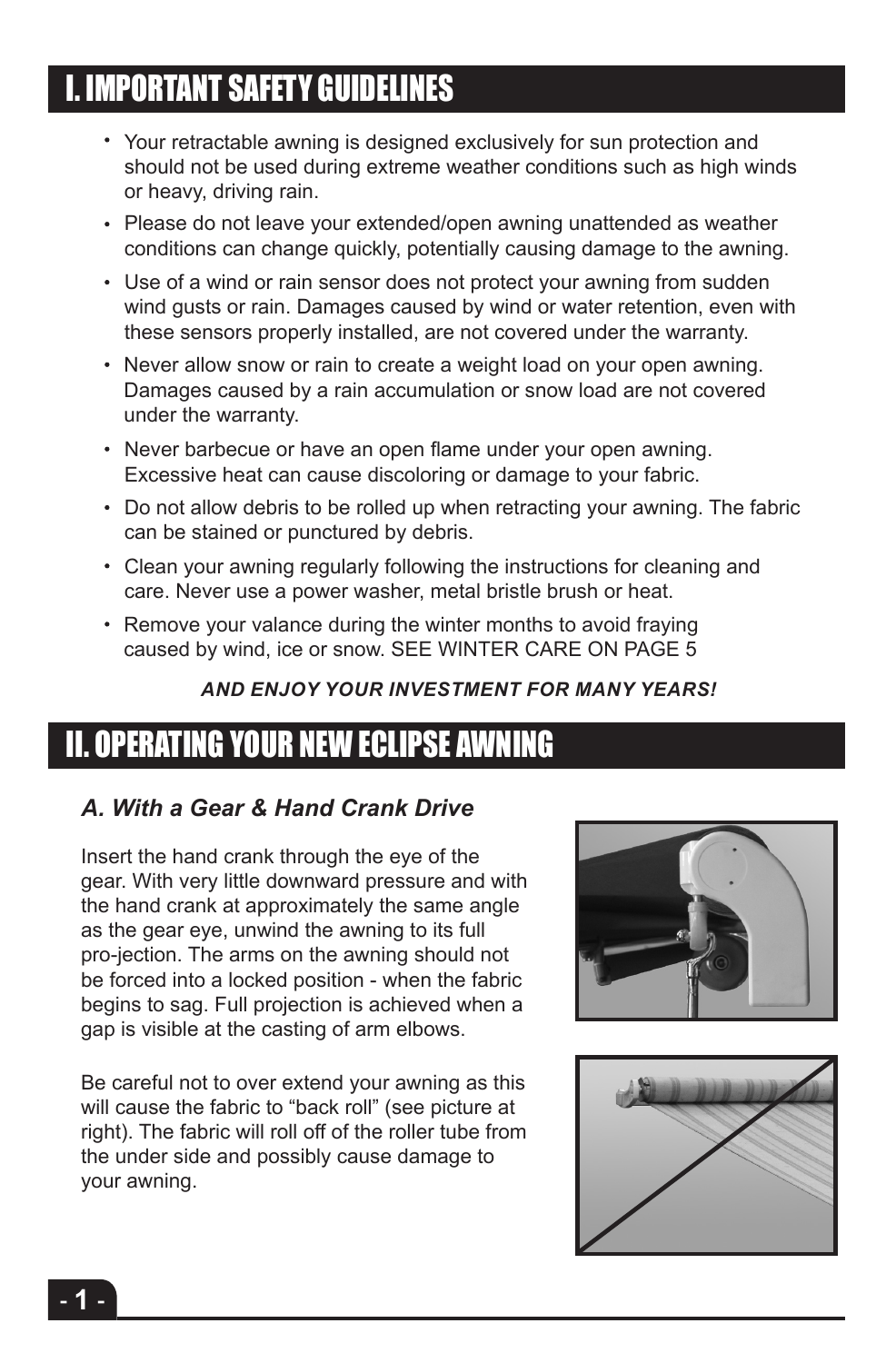To retract the awning, turn the hand crank in the direction which will retract the awning, rewinding the fabric onto the roller tube. The awning is fully retracted when the front bar meets the roller tube.

It is recommended that the hand crank be removed from the gear eye when it is not in use to prevent damage or misuse by others.

## *B. With Optional Motor*

#### **Wall Switch Operation**

Push the switch down to extend the awning. The motor has been preset to stop when the awning reaches its full extension. When fully extended, the fab-ric should be taut and the arms slightly bent at the elbows. To retract the

awning, push the switch up. The awning motor is preset to stop when it is fully retracted. You may stop the awning at any position during extension or retraction by moving the switch to the center position.



#### **Wireless Control Operation**

Press the bottom button of the remote or the wire free wall switch to extend the awning. The motor has been preset to stop when the awning reaches its full extension. When fully extended, the

fabric should be taut and the arms slightly bent at the elbows, leaving a gap between the elbow castings. To retract the awning, press the top button. The awning motor is preset to stop when it is fully retracted. You may stop the awning at any desired position during extension or retraction by pressing the center "my" or "stop" button.

> *\*Your Remote may differ in appearance.*

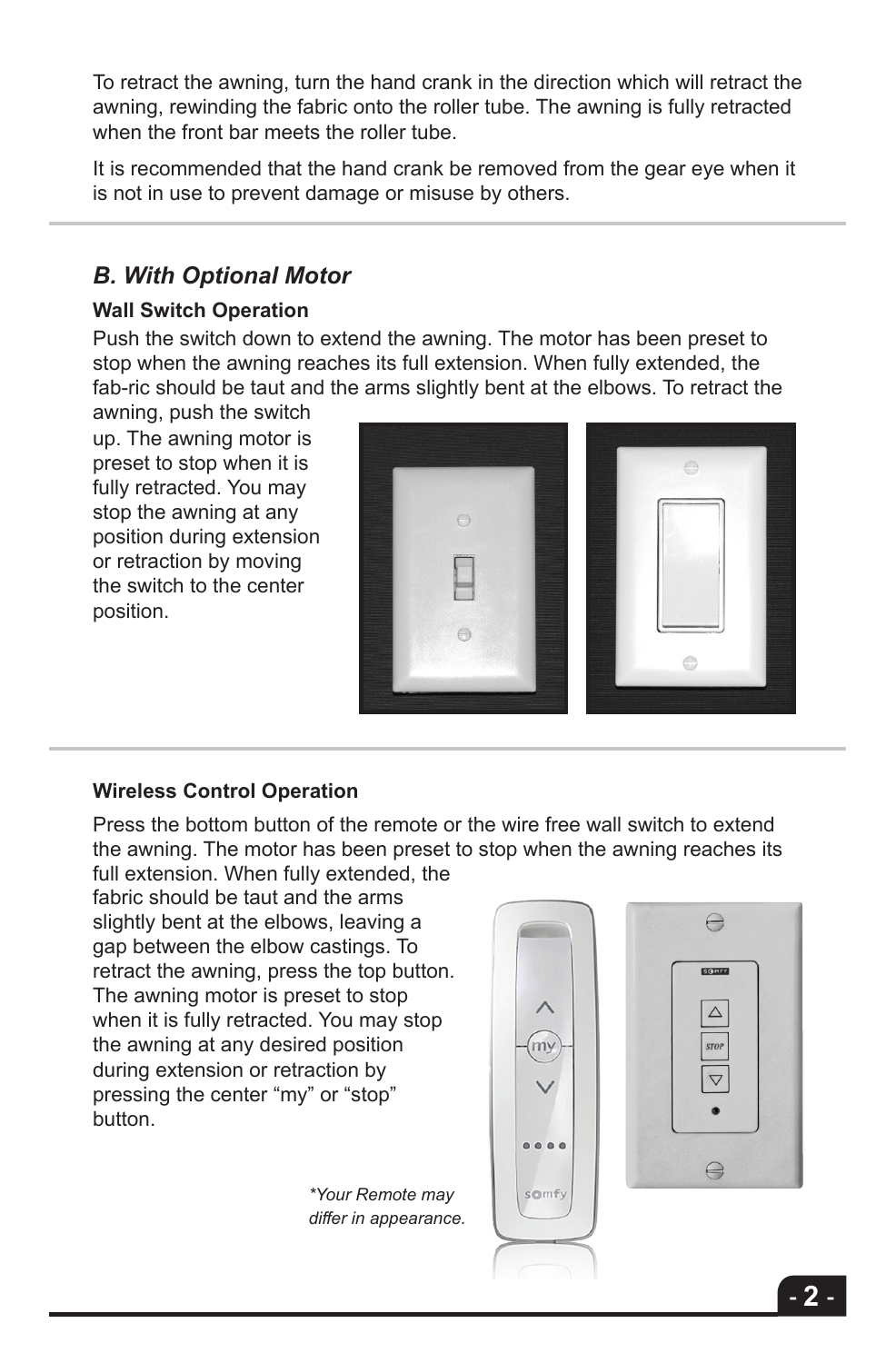#### **Thermal Override Protection**

Your awning motor has built in limit switches to automatically stop the awning when fully extended or retracted as well as thermal overload protection. With normal operation the thermal protection will not activate. In the event the motor does not respond after repetitive use, note that it will automatically reset and be ready to operate in approximately 30 minutes.

## III. OPTIONAL FRONT BAR DROP SHADE

The Eclipse Drop Shade is designed to provide additional shade protection from early morning or late day sun.

#### **Manual Operation**

The Drop Shade can be operated by the gear on the end of the front bar. Use the gear and hand crank to roll the fabric down as far as needed to provide sufficient shade. **Fabric should never be extended past the caution label located on the gear side of the fabric.**

Retract the Drop Shade by turning the gear in the opposite direction until the fabric is about 1" from the bottom of the fabric opening.

## **Motorized Operation**

The Drop Shade installed with a motor is operated by remote control on a separate channel than the main awning. Once on the correct channel, press the bottom button to extend the fabric. You can stop the extension of the Drop Shade to the position needed to provide the required shade by using the center button. To retract the Drop Shade, press the top button. **Before retracting the awning, be sure to retract the Drop Shade FIRST.**

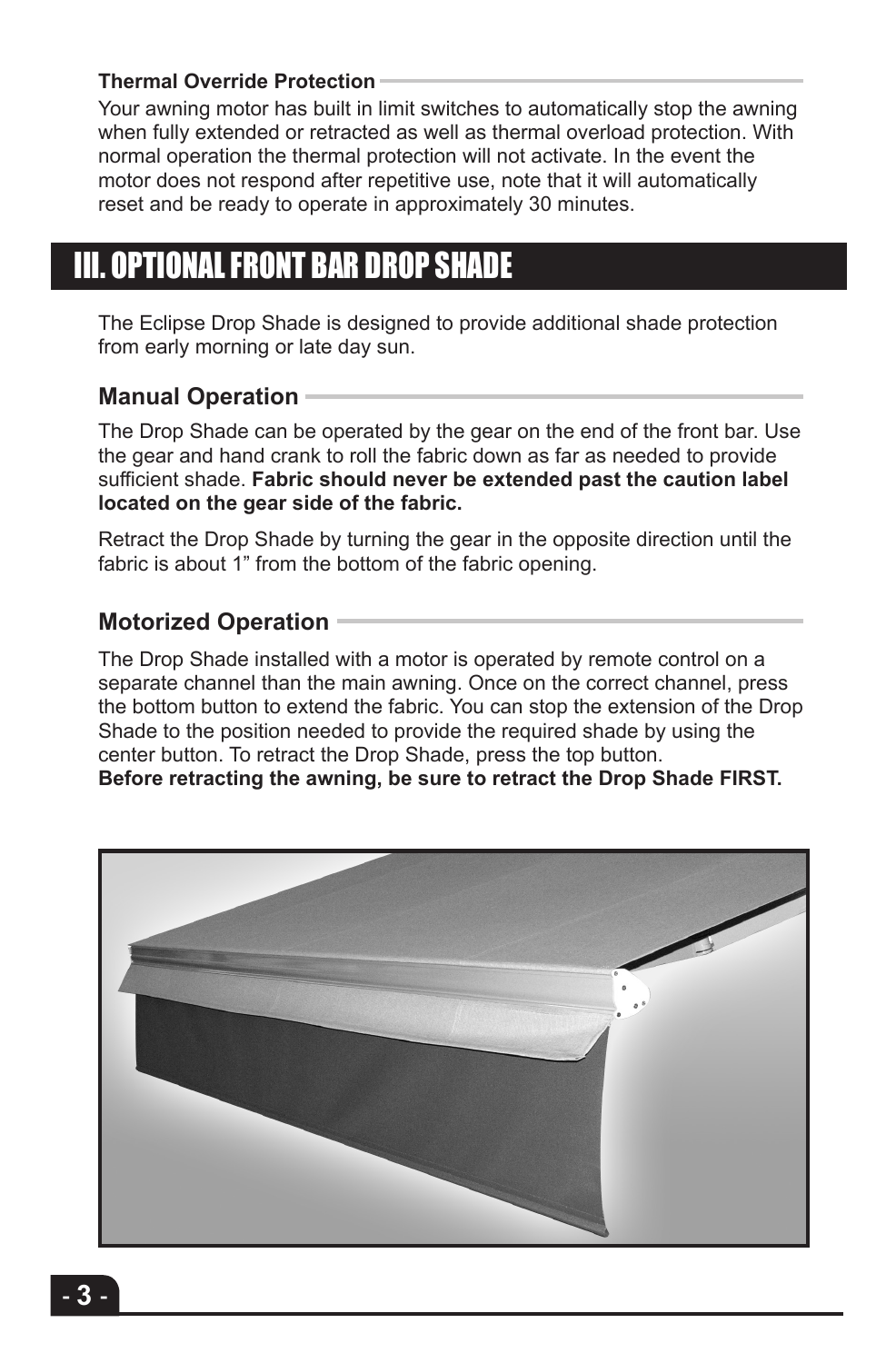## IV. GENERAL CARE AND CLEANING

Your awning has been manufactured with durable weather resistant materials. Occasional cleaning and inspection will keep it looking like new and functioning properly for many years.

## **Awning Frame**

The awning frame should be periodically cleaned to avoid cosmetic damage. The frame should be cleaned at least once a year with a sponge and mild soap/water solution. Close proximity to salt water makes cleaning essential. If the awning is in a salt water environment, we recommend rinsing the awning every month with clean fresh water. For added protection, a coat of automotive wax can be applied. Apply carefully to avoid contact with the fabric.



*Warning:* Although your motor is self-contained, do not allow the motor head to get excessively wet during cleaning.

## **Awning Fabric**

Acrylic fabrics require periodic cleaning to prevent debris from becoming embedded in the fabric. Extend the awning and follow these steps:

- Brush off loose dirt.
- Hose down.
- Prepare a cleaning solution of water and mild soap such as Woolite or Dawn dishwashing liquid.
- Use a soft bristle brush to clean.
- Allow cleaning solution to soak into the fabric.
- Rinse thoroughly until all soap residue is removed.
- Let air dry before retracting.
- If stubborn stains persist, you can use a diluted bleach/soap mixture for spot cleaning of mildew. For roof run-off or other similar stains a strong degreaser may be required.

For additional information on fabric cleaning, please visit: sunbrella.com/en-us/how-to-clean



*Sunbrella® is a registered trademark of Glen Raven, Inc.*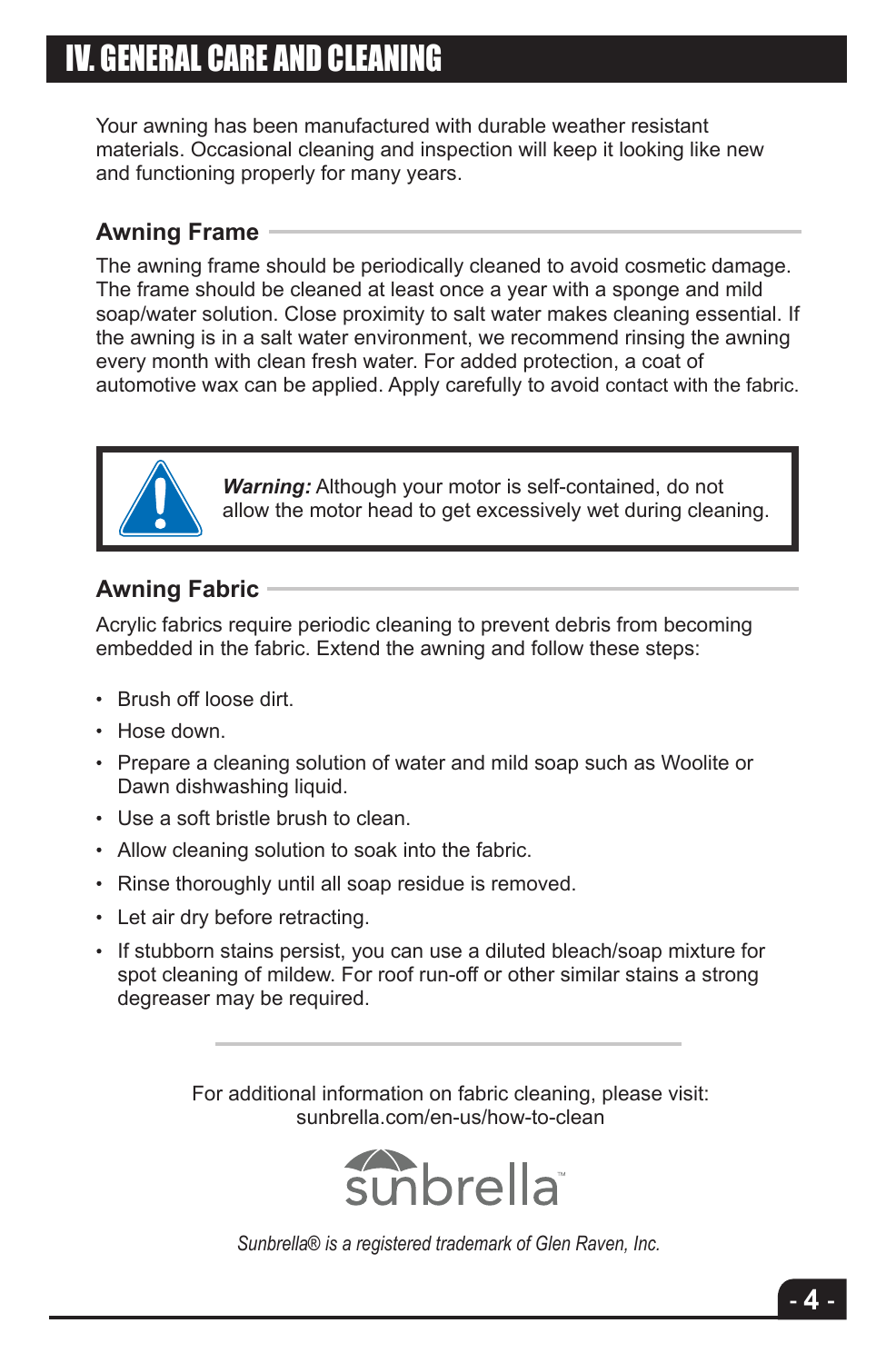## **Fabric Characteristics**

Please note the illustrations below as they represent normal characteristics of woven acrylic fabric in outdoor applications. Dimpling and waviness are the result of tension at points of different thickness in fabric layers. This usually occurs near the seams, but can be present in the middle of the fabric panels. Changes in temperature and moisture levels can affect the extent and visibility of these characteristics. These characteristics will not affect the performance of the fabric.



Stretching is also a normal characteristic of awning fabric. If you notice your awning fabric is no longer taut when fully extended, retract the awning slightly to restore tension to the fabric.

Due to normal stretching of the fabric you may need to have the motor limits adjusted by your dealer after a period of initial use. This is normal and is not a warranty issue.

## **Winter Care**

If your awning is not in use during the winter months, we recommend that you remove the valance to prevent wind and ice damage. The valance is removed by loosening and removing the bottom screw from each of the front bar end caps.

Pivot the caps on the remaining tightened screw toward the awning frame and slide the valance and tubing out of the channel. Pivot the end cap forward, replace and tighten the screws. Failure to reinstall the front bar end cap screws can result in the fabric working its way out of the frame and causing damage to the fabric and/or frame.



- 1. Remove bottom screw from each of the front bar end caps (Screw B).
- 2. Pivot the end cap on (Screw A) toward the rear. Please note there may be a valance local screw located under the side cap; if so, remove this screw and loosen the one on the other side.
- 3. Remove the fabric valance, leaving the PVC in the cover and roll in a coil.
- 4. Return end cap to original position and tighten screws.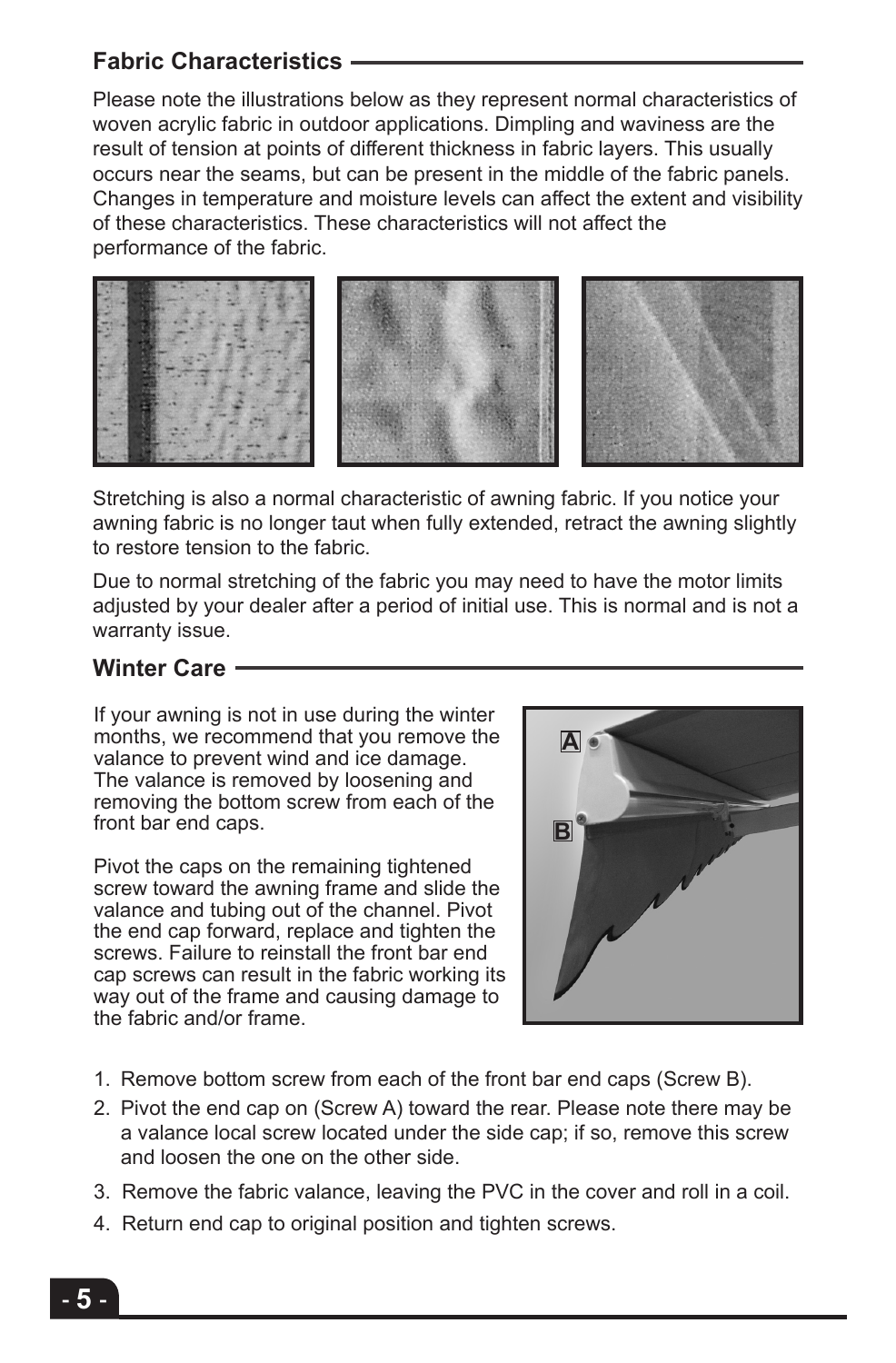## **ECLIPSE LIMITED PRODUCT WARRAN**

**FRAMEWORK** - The framework on your shading system is guaranteed to function free from defects in workmanship and materials, under proper use from the original date of purchase, for the following limited warranty period:

The Eclipse and Drop Arm: 10 years Eclipse Premier, Total Eclipse, Prestige Cassette, Ultimate Eclipse: lifetime

**FRAME FINISH** - On all products, our frame finish is guaranteed to be free of defects in workmanship and materials under proper use for 5 years from the original date of purchase (see exclusions).

**FABRIC** - This limited warranty guarantees the fabric from becoming unserviceable due to: loss of color or strength from normal exposure conditions, including sunlight, mildew, rot and atmospheric chemicals, for 10 years from the original date of purchase for Sunbrella fabrics, other fabrics may vary.

**MOTOR & ELECTRONICS** - Our motors and electronics are guaranteed to be free from defects in materials and workmanship under normal and proper use, from the original date of purchase for the following limited warranty period:

The Eclipse and Drop Arm: 5 years Eclipse Premier, Total Eclipse, Prestige Cassette, Ultimate Eclipse: 8 years

### **WARRANTY EXCLUSIONS**

LIMITED LIABILITY AND INDEMNIFICATION - Eclipse will not be liable for any consequential or incidental damages or injuries arising from an alleged breach of this within limited warranty.

Eclipse assumes no liability for damage to the shading system and/or component parts caused by faulty installation, reinstallation, service, or failure to adhere to pitch requirements, as set forth in the OEM and/or Eclipse installation manual. Eclipse is not responsible for damage to any structure to which the product is installed or attached, or to property or items located above, below or near the unit. Further, this warranty is void if the awning is sold, serviced, or repaired by any unauthorized dealer or service outlet. Purchaser shall defend, indemnify, and hold Eclipse harmless against all claims, suits, proceedings, losses, liabilities, and damages (including costs, expenses, and reason-able attorneys' fees) asserted by third parties against the Purchaser which arise out of any act or omission that constitutes a breach of Purchaser's warranties hereunder.

FORCE MAJEURE - Eclipse is not responsible to cover damage to the shading system or its component parts caused from acts of nature, such as hurricanes, gales, tornadoes, snow, sleet, heavy rain, heavy winds, hail, flooding, weights or loads allowed to accumulate on the awning, fire, or similar hazards.

ADDITIONAL EXCLUSIONS - Eclipse is not responsible to cover the cost of damage due to vandalism, neglect, improper use or care (or a combination of the foregoing), or dents, scratches, degradation due to salt corrosion (corrosion, oxidation, rust, chipping or peeling of paint finish), or weathering occurring from normal use, or wear and tear (on all related products).



**\*This warranty is non-transferable and does not cover labor costs and installation supplied by your dealer.**